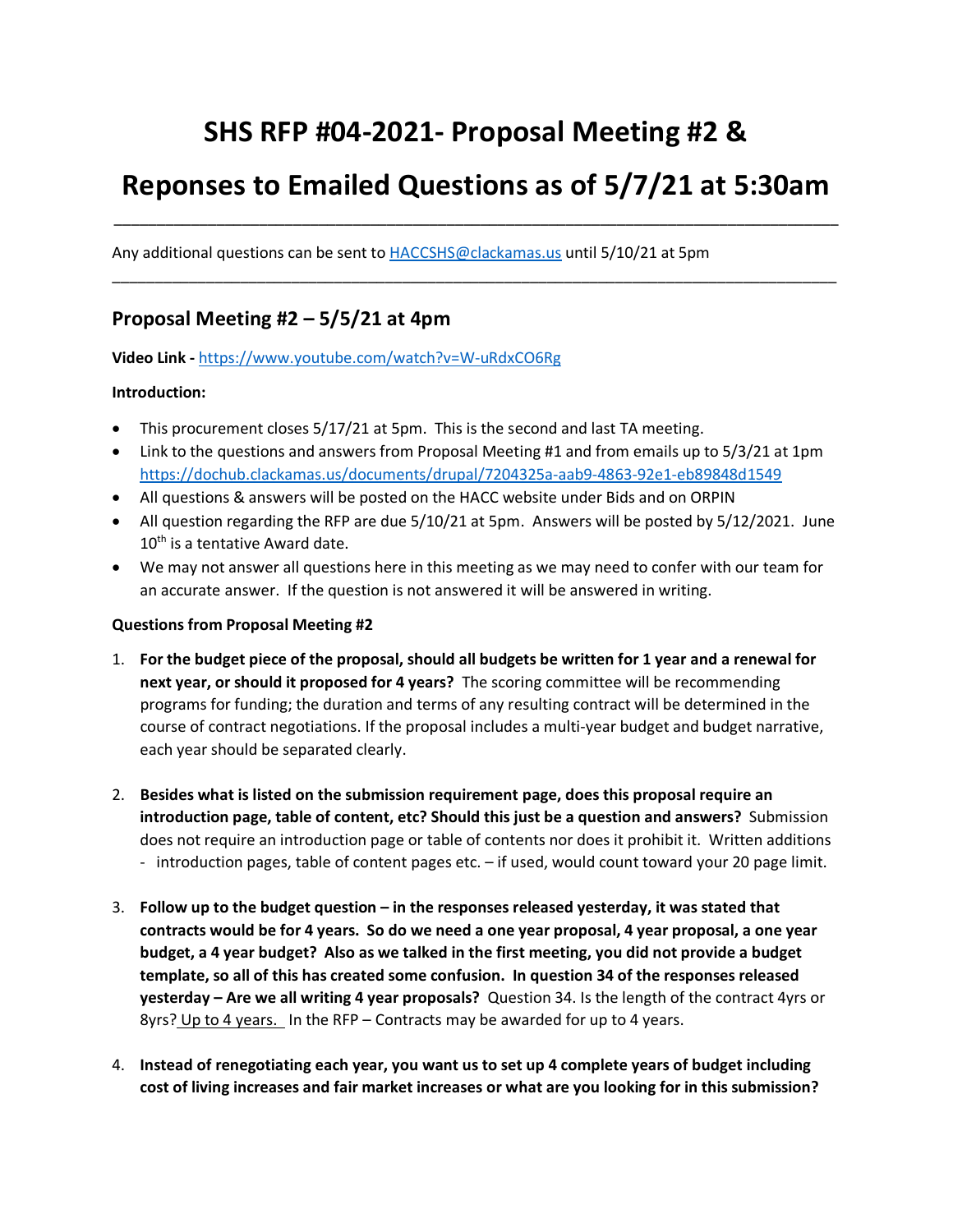We are not dictating or setting a preference with respect to the length of years in the proposal or proposal budget; instead we are setting a maximum duration (4 years) for awarded contracts under this procurement. The purpose of the statement of awards for terms up to 4 years is NOT to say please submit a proposal for a 4 year program with all the budget details. It is to state that a multiyear contract of up to 4 years could be awarded from this procurement. The scoring committee will be recommending whether a proposal should receive funding; the duration and terms of any contracts resulting from those recommendations will be determined in the course of contract negotiations.

- 5. **Would I need to state that this is a multi-year request or could you take my one year and say we like that and we want you to do that for 4 years or do I have to actually state that with the limit of 20 pages?** The scoring committee will be determining which programs will be awarded funding whereas the duration and terms of the resulting contract will be determined during contract negotiations.
- 6. **I have a similar question. We are thinking about offering a growth model where were would start smaller and show expansion options. Is that acceptable.** Yes
- 7. **If a housing provider is providing housing through SHS funding and provides clean and sober housing with periodic UAs required, is this practice permissible based on the prescribed Housing First guidelines? (Note - UAs are conditional to their housing and they are voluntary at entry into the program. Community agreements are signed.)** A housing first system can include a limited number of drug/alcohol free housing programs. An agency wishing to propose a sober housing program will receive consideration from the scoring committee.
- 8. **Under housing retention support, can this provide funding for items to individuals to help them retain their housing? Such as noise cancelling items if they are being triggered by neighbor's noise?** Yes.
- 9. **Should the budget be written as a fiscal year or annual (calendar) year for budget?** County runs on fiscal year July 1-June 30<sup>th</sup>; fiscal year budget/budget narratives are therefore preferred.
- 10. **Where can I get the completed questions list? I can't find it on the HACC site?** The posted questions and answers for Proposal Meeting #1 and emailed questions up to 5/3/21 at 1pm are posted on the HACC website under the bids tab and can or you can follow this link: <https://dochub.clackamas.us/documents/drupal/7204325a-aab9-4863-92e1-eb89848d1549>
- 11. **Question regarding Question A3, when the RFP states that "Evictions from housing do not result in termination from the programs", is this referring to past evictions? Or is it referring to evictions from the current housing program itself?** Both. Neither past evictions nor eviction while someone is in a program in and of itself should result in termination or not being able to access a program.
- 12. **Does the budget narrative count towards the 20 page limit?** Yes.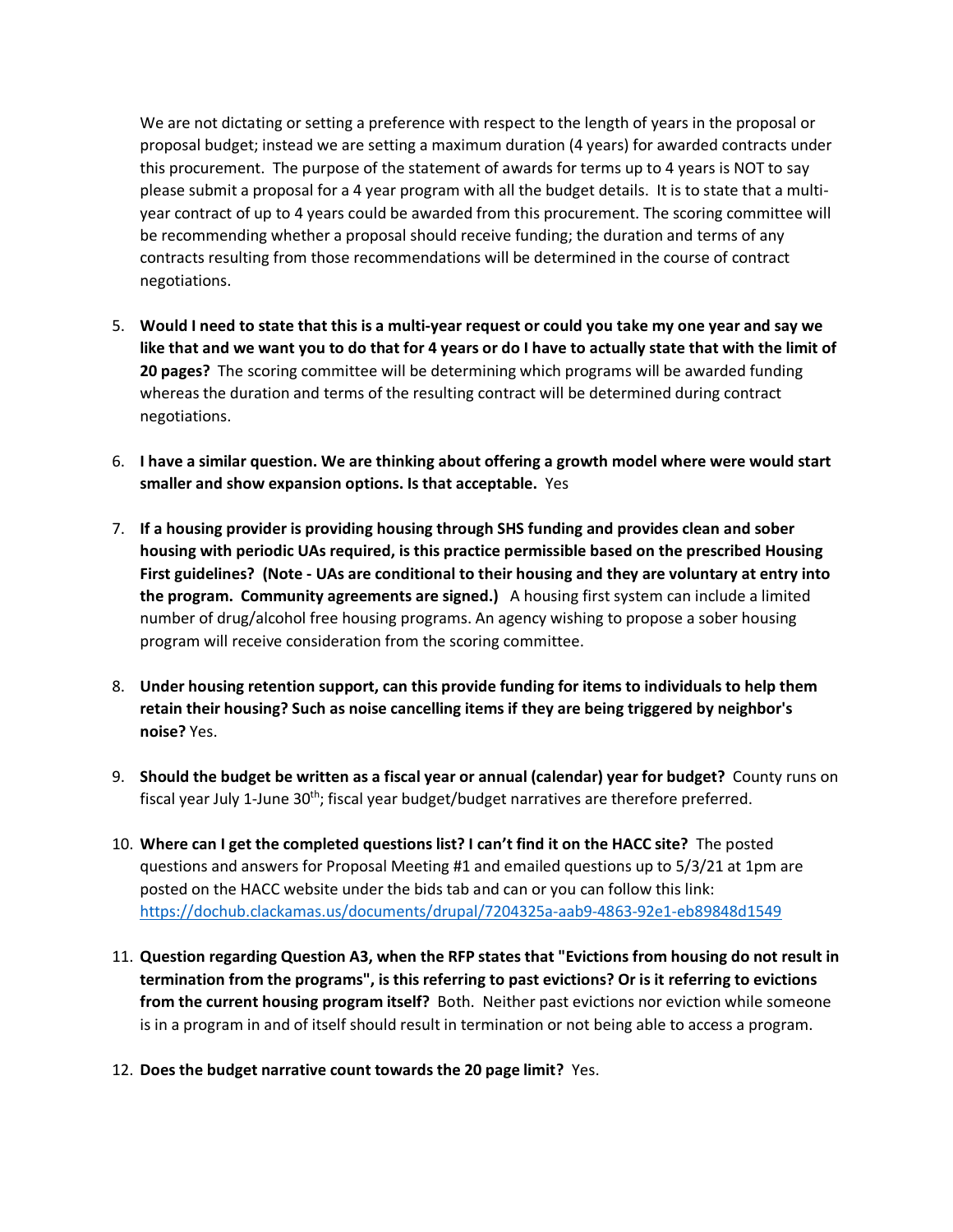13. **We are confused about the Threshold Questions as they relate to scoring and/or impact. We looked at the scoring matrix and didn't get any clarity as they aren't all listed within the matrix. So: A) Can you provide clarity as to how the Threshold Questions will be scored and/or their impact; and B) Using one threshold question as an example: C.5.1: to meet the Threshold must we answer YES on both or can we meet the threshold by only answering YES to one of the offered responses?** Page 20 of the RFP

C.5.1. Can your organization's proposed program commit to the following? Check all that apply. *(threshold question)*

- $\Box$  Households experiencing or at risk of homelessness are allowed to move directly into supportive housing and/or permanent housing without the requirement of first accessing immediate housing programs.
- $\Box$  All participants are screened through the CHA system and, where appropriate, diversion attempts are made.

Threshold questions are pass/fail thresholds for consideration of the proposal by the scoring committee and do not have associated points in the matrix. Applicants have the opportunity to provide an explanation related to any unchecked threshold box, and the scoring committee will consider the merits of any such explanation.

- 14. **Our organization serves some clients from Population A and some from population B. We do not target either group. How would this fit with your funding goals?** Overall funding goals are 75% for Population A - people who are experiencing or are at imminent risk of experiencing long term homelessness, have one or more disabling conditions. 25% is for population B – people who are or at substantial risk of experiencing homelessness. Your application should indicate which population to be served and how you will serve them. If your proposed program serves both populations you should articulate that with some sort of estimate of how many you anticipate you will serve in each population.
- 15. **If we are a single organization that is proposing several separate programs, should we be submitting one proposal for all or 3 separate proposals?** If it is service components that are related to one another as part of one program then there would be one application. Each service component should not have its own application. For example a program that includes outreach, navigation, up to supportive housing, within one overarching program that would be one application. However, if an organization/agency is applying for more than one program that are different from each other, then the agency can submit separate applications for each of these programs. Examples- an agency proposes a program operated by itself and another program operated in a partnership with a second agency; or two separate programs operated by one agency/organization that serve different populations – these situations would involve separate applications for each of these programs (and each could involve one or more service component).
- 16. **Question C.7.1 seems to be an either/or. This raises the question of how it will be used as a threshold.** The threshold for C.7.1 is if it is completed – applicants check one of the two boxes.
- 17. **Can we submit letters of support in our proposal which would be included in the 20 page count?** Yes, letters of support can be included in your proposal and yes, they would count towards your 20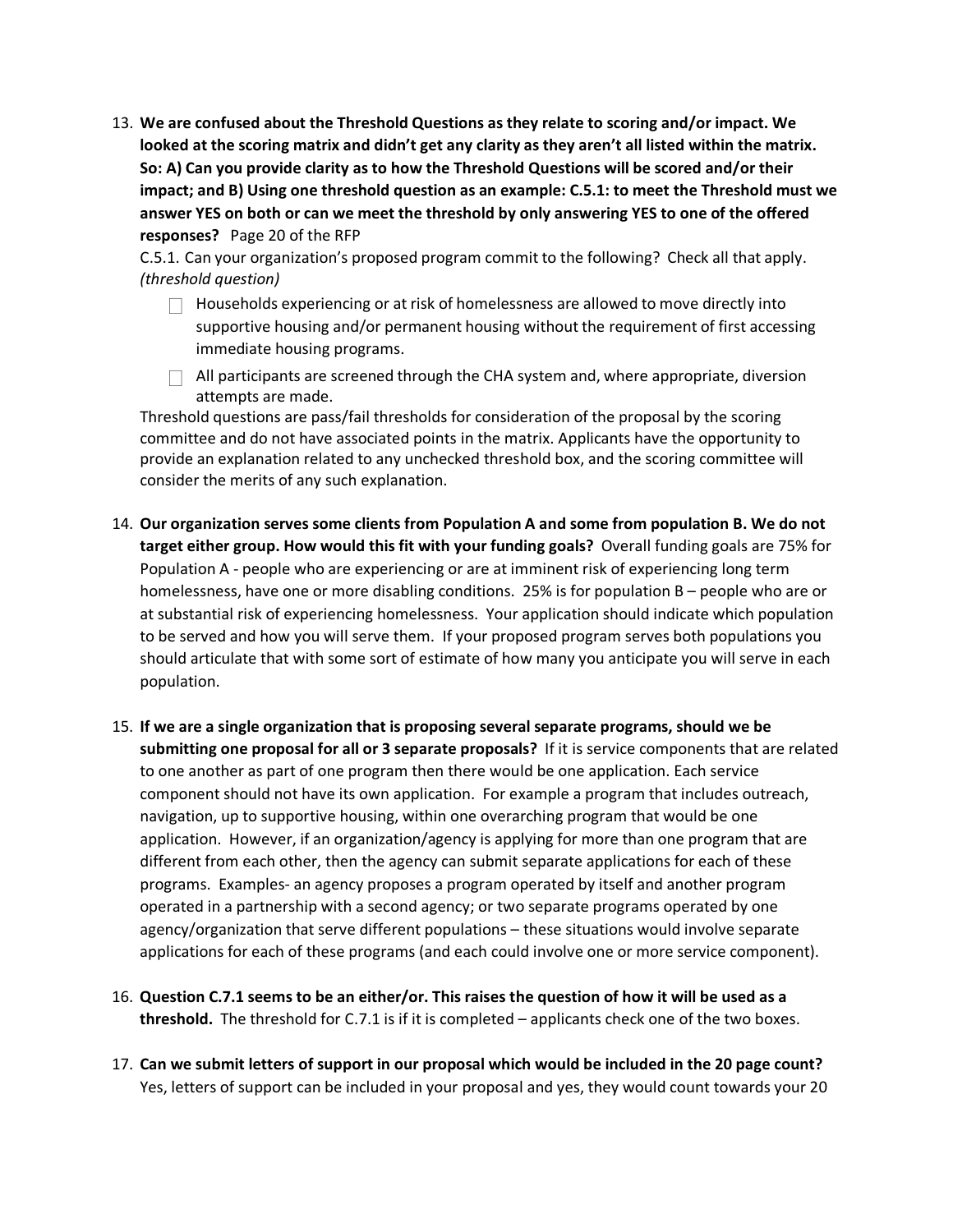page limit. The only two things that are not included in the page limit are the reference page and the proposal certification page.

- 18. **Are references meant to be community partners?** References could be community partners or an agency that can attest, if asked by us, to the applicant's performance and work with people experiencing homelessness.
- 19. **Could a reference be a participant in our program that has experienced homelessness that we have worked with?** Yes
- 20. **HACC team received an email from one organization that the HACCSHS email is coming back as undeliverable. Is anyone experiencing that problem?**  Participants did not indicate so.
- 21. **If you include one budget, do you have to actually define and say this would be for 4 years if we were awarded based on this one budget to save space or could you just list one year budget and expect it to be static? Would you recommend like stating so much, or is that just something automatically that will be up for negotiation, if awarded, for years following year one.** If a program is awarded funding the terms and duration of any resulting contract(s) will be determined during contract negotiations. Contracts can be for terms of up to four years. The Housing Authority reserves the right not to award a four year contract, even if the awarded proposal is for a 4 year proposal with a 4 year budget. During contract negotiations the organization could be contracted for one year, two years, etc. It is not required that applicants submit four years of budget narrative. They can but it is not a requirement.
- 22. **So theoretically if you got out of year one, it sounds like you could be renewed but openness to expansion of dollars?** Yes, there is room for negotiation, and we can talk based off the first year budget. If awarded for second or third, or possibly fourth we will take into consideration in negotiations things like cost of living changes, costs change, there would be definitely room for that.
- 23. **I am still very confused so I'm, I just want to let you know I am confused so I look forward to seeing the writing. There are some very unique components about this RFP and I'd like you to keep in mind how we all usually write RFP is the budget part of what you have asked for is not anything that we have ever seen before. So normally, if we were going to do for years, it would be for thorough years written with each increase put in, but I kind of heard Jaymi say you guys already know there's a cost of living increase that would occur and we can negotiate it, but I heard before now I need to put all four in. So I would just really encourage you to spend some time thinking about the written response to that, because I've heard two or three very different responses. And I want to make sure I am responding in a way that meets the needs of not only my organization, but of the population we want to serve.** The RFP requirement is for a budget and budget narrative for at least one year of program costs (and, where applicable, capacity building costs). The scoring committee will be recommending whether or not a program application should be awarded funding. The terms and duration of any resulting contract(s) will be determined during contract negotiations. Contracts resulting from this procurement will be for up to four years of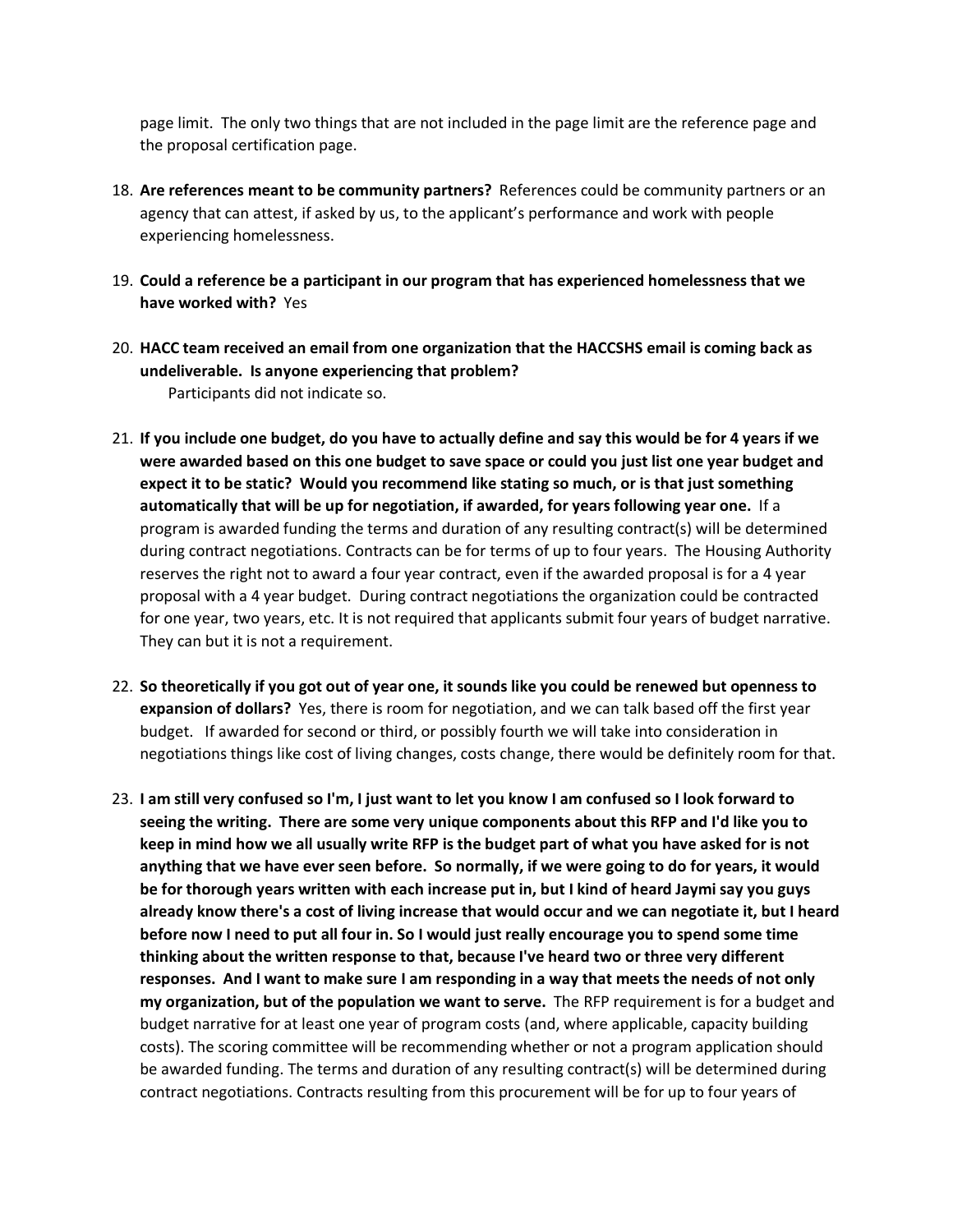funding. A submission with a 1 year budget proposal recommended for a funding award by the scoring committee may result after contract negotiations with a multi-year contract and vice versa.

24. **Can we have those recipients serve people that aren't working with us directly? And that is a limitation we have experienced with HUD funding where people must be enrolled in dev Northwest's program, if they're going to get any services from sub recipients but if our sub recipient are serving people experiencing homelessness, can they do that work directly without us kind of gate keeping if that makes sense. So, if we want to contract for mental health services, that is funded from supportive housing services turns out to be more than our clients need can they use that to serve other people experiencing homelessness, that aren't working directly with the primary recipient.** The situation described is not necessarily precluded outright. If agency A and agency B are submitting a partnership proposal, it is not a requirement of this RFP that any participant served by agency B must also be enrolled in agency A's program. The RFP does not place any precondition or requirement on which agency is "gate keeping" program(s) access. The proposal should clearly articulate how both agencies in this example are interacting with the homeless services system (with respect to, e.g., HMIS and coordinated entry), and what the lines of responsibility are for things like reporting and eligibility.

### **Emailed Questions from 5/3/21 at 1pm – 5/???**

- 25. **IS our non-profit EIN suitable for the Oregon Business Registry Number?** No, The Oregon Business Registry is an individual number given to all registered businesses in the State of Oregon. This number is required when doing business with any entity of Clackamas County. The EIN number is used for billing purposes.
- 26. **Are you looking for our DUNS or CAGE code, in the spot labeled "SAM.gov Number"?** The DUNS and/or CAGE code is acceptable to be listed under the SAM.gov number.
- 27. **Would furniture and the delivery of furniture to the household be eligible under "non-rent movein costs" in Housing Navigation and Placement?** Yes
- 28. **Would furniture and the delivery of furniture to the household be eligible under "other wraparound supports" in Wrap-Around Services?** Yes
- 29. **We support the housing organizations in providing furniture for their clients transitioning into housing, but we do not provide housing. Would this preclude Community Warehouse from submitting an application?** No, CW would not be precluded from submitting an application. If you feel there is any ambiguity in an answer to a specific threshold question that can be noted and explained near that question in your submission.
- 30. **Is it a condition of receiving a grant to utilize these systems?** A.5 in the RFP questions is a threshold question, though applicants can take the opportunity there, if not checking a box, to explain in detail. A check in all four of those boxes is not a condition of receiving an award of funds. For a box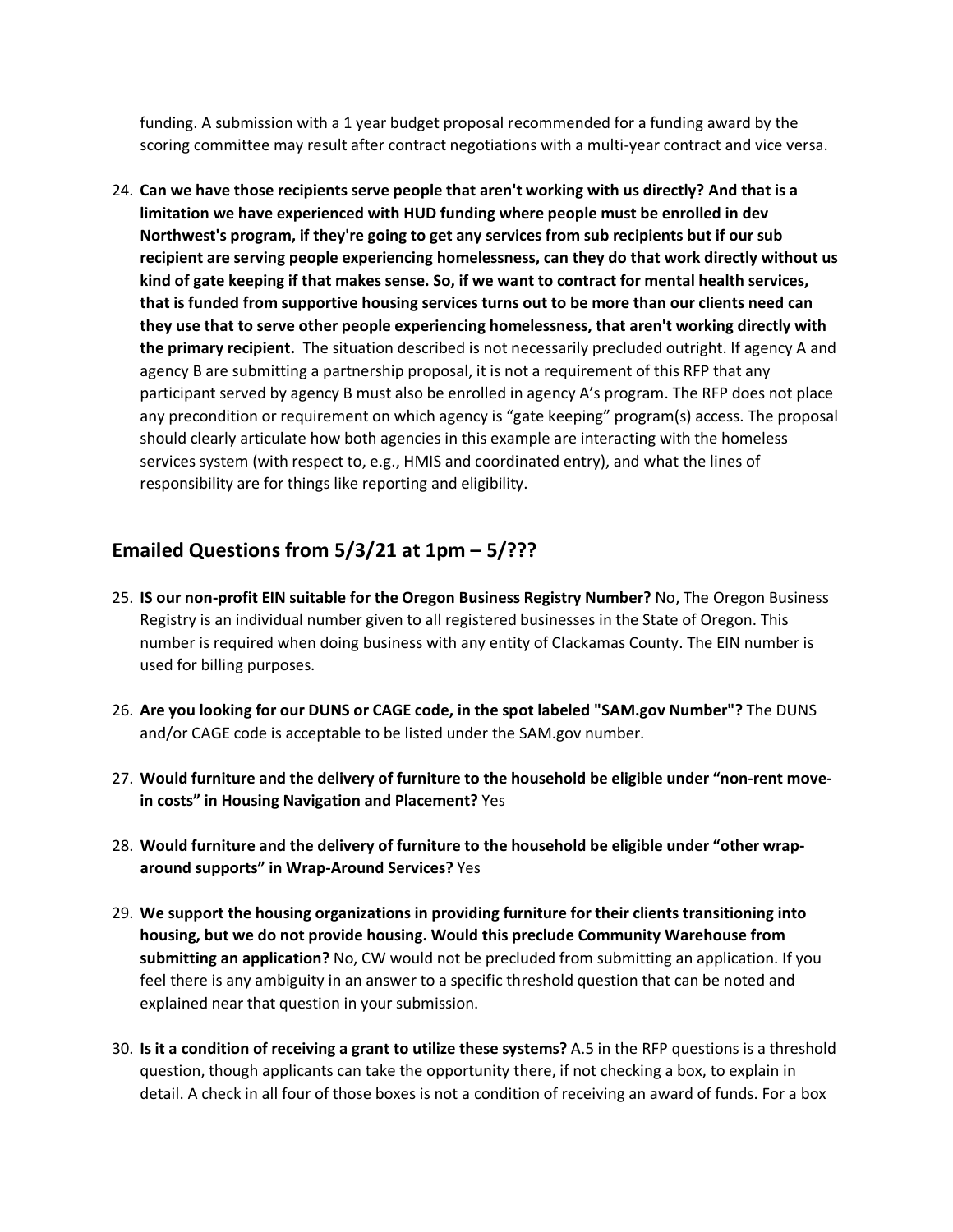not checked the scoring committee will consider the merits of the explanation. HMIS and CHA are central components of the homeless services system of care but it is not necessary that every service type in that system interact with these components in the same way. We encourage CW not to be deterred by the threshold questions from submitting an application.

- 31. **What do we need to show regarding the acquisition process to be competitive? Would a LOI with a seller suffice, or would you want to see a signed PSA or something more?** The focus of the review and scoring of the proposal would be on the program to serve people experiencing homelessness. If that program were tied to a pending property acquisition but was otherwise scored high enough to be recommended for funding by the scoring committee, a conditional award could be issued, in which final execution of any resulting contract would be conditional upon applicant's/applicants' actual control and use of the property. Therefore, a Letter of Intent (LOI) or a Purchase and Sale Agreement (PSA) would both suffice.
- 32. **For question B.12 it asks whether there is a clinical behavioral health component to our project. According to the scoring rubric, the question is worth 7 points. If we do not have a clinical behavioral health component, do we lose 7 points for this section? Or does it just mean that we are not eligible for these 7 points (meaning our possible total for section B would be 81 instead of 89?)** All applicants are eligible for the 7 points associated with that question. If an application does not have a clinical behavioral health component it will not be awarded 7 points.
- 33. **May I also request a link to the recorded meeting yesterday on April 26th from 3:00pm – 4:30pm?**  The link to the recording is in the document posted that includes the questions from the April 26<sup>th</sup> meeting. It can also be accessed directly here:<https://youtu.be/gkZ-Wl5mXqw>
- 34. **What I think we seriously need is a director of operations. I don't think we currently have the capacity to pull more program people in-even though we know we need them and it's incredibly important to our mission, without focusing on the core of the organization. Does this make sense? Can we ask for this person in our proposal?** "Hiring staff would not necessarily require capacitybuilding support. Hiring staff is a regular part of program expansion. Staff that you hire for program delivery is not capacity-building support; it should be included in your project proposal. If an agency needs support staff or leadership, beyond typical administration costs, then that could be considered capacity-building. Examples of paying for staff with capacity-building funding might include HR, IT, finance, or an executive director that the agency doesn't currently have, but needs in order to effectively run an SHS-funded program. Please review the capacity-building question in the RFP for more examples and detail."
- 35. **The chart in 18a in the Q & As posted yesterday, can you explain the difference between (or define the populations) in Population A and Population B? F/U Question, I believe I found my answer on page 18 in the implementation plan. Is this correct? F/U Question, It's actually page 11 in the plan but page 18 in the PDF.** That is correct. In the Metro Supportive Housing Services program, Population is defined as extremely low income; AND having one or more disabling conditions; AND experiencing or at imminent risk of experiencing long-term or frequent episodes of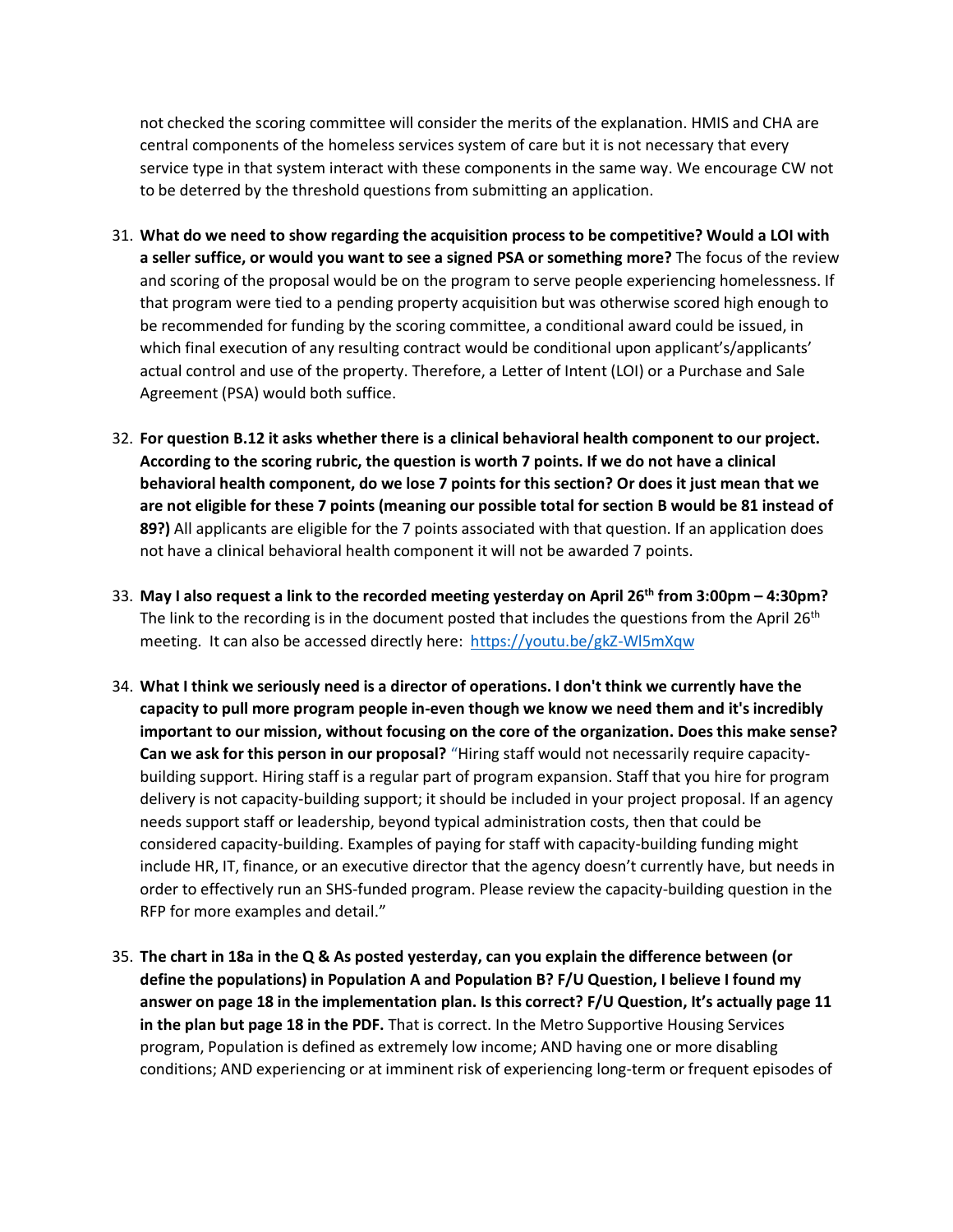literal homelessness. Population B is defined as experiencing homelessness OR having a substantial risk of experiencing homelessness.

- 36. **Is the Supportive Housing Services detailed budget and narrative that you are requesting a budget for one year?** Yes, the budget and narrative can be for one year. See also above, answers to questions 1, 21, and 23.
- 37. **Will Clackamas provide any training or capacity building support for organizations who want to engage in service areas that are new to us?** Yes, and capacity building can be requested in your submission (see RFP question B.13).
- 38. **What are your database requirements for case management?** We do not have a database requirement for case management.
- 39. **Can we retain information in our own organizational database about the folks we support through the SHS, so we can engage them in our other leadership development and civic engagement work?** Yes.
- 40. **Will you have a language line available for SHS suppliers to access? If not, how do you plan to manage the various language needs of the community?** There is a language line currently available to all Clackamas County departments but there is need for additional capacity specific to the Supportive Housing Services program. We are working with a consultant to provide a report and recommendations soon regarding racial equity and access in our coordinated entry and homeless services delivery systems.
- 41. **Will service contracts be multi-year?** Service contracts will be for up to 4 years; the duration and other terms of contracts will be determined in the course of contract negotiations.
- 42. **Will we be able to refer our members to receive these services, or will this be a model where the county controls referrals?** Yes, an agency will be able to refer members to services/programs. The County provides coordination and support to Coordinated Housing Access (CHA), our coordinated entry system.
- 43. **Can you provide clarification on the following question (in particular the underlined portion): Explain how your proposed program will be connected with the navigation service component, when appropriate? If it is not connected to navigation, explain why not.** This question is C.5.2, under supportive housing specific questions. Navigation refers to housing navigation and placement services. To rephrase the question: if you are proposing to provide supportive housing of some type in your proposed program, how will the program connect to housing navigation and placement activities or agencies conducting those activities? If your proposed supportive housing program proposal does not foresee or describe such connections to housing navigation and placement activities or agencies conducting those activities, please explain why not.
- 44. **For housing retention work, will these efforts need to be entered into HMIS?** Yes.